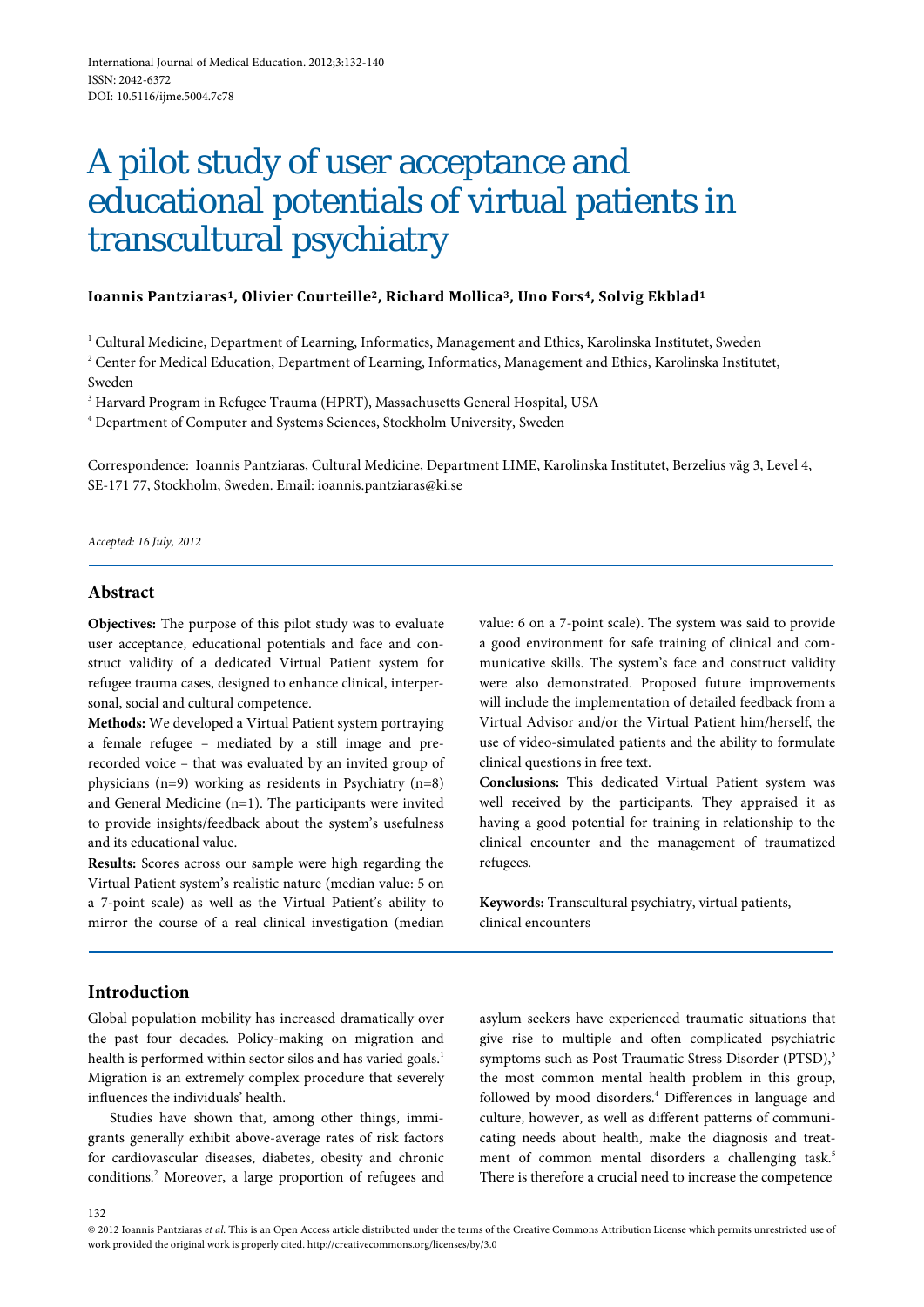of psychiatrists and primary health care physicians in identifying and treating PTSD by enhancing their ability to give a trauma story a sensitive reception and integrate it in a treatment plan for non-English speaking patients, employing a biopsychosocial approach which in theory is the goal model.<sup>6,7</sup>

The proper teaching and assessment of the nontechnical skills involved in patient-centered clinical interviewing are complex matters.<sup>8,9</sup> Interpersonal, social and cultural competences are reported to be critical dimensions of clinical interviewing skills for the provision of health care to refugee patients with mental illness.<sup>10</sup> Interpersonal competence, a key component of patient-centered care, has been shown to affect recovery from illness and the costs of chronic mental diseases by improving the patients' understanding of their condition and reducing their anxiety.<sup>11,12</sup> Moreover, good verbal and non-verbal communication skills in history taking are crucial for clinical learning.<sup>13</sup> Social competence has been defined as "a process based on knowledge, skills and attitudes that support effective interaction between the physician and patient despite the social distance that separates them".<sup>14</sup> Finally, cultural competence depends on the practitioner's ability to overcome cultural differences in order to build an effective relationship with the patient by, for example, "exploring patient's beliefs and values, finding common ground, being aware of own biases and discrimination affecting minority groups and effectively using interpreter services when needed".15 We know that achieving cultural competence is a long process<sup>16,17</sup> that calls for self-monitoring and selfassessment skills.<sup>18</sup> In medical school curricula, interpersonal, social and cultural competences have traditionally been an informal ingredient in clinical training, without specific focus on these skills. According to Mollica et al.<sup>19</sup> the barriers to communication with immigrants/refugee populations need to be lowered by increasing the knowledge and skills of doctors in primary health care. The incorporation of formal training on these important clinical interviewing skills in medical curricula would potentially improve health care for refugees and other immigrant populations.

Computer-based patient case simulations, called Virtual Patients (VPs), are a fairly new paradigm in medical education. A globally accepted definition of virtual patients is: 'An interactive computer simulation of real-life clinical scenarios for the purpose of healthcare and medical training, education or assessment'.<sup>20</sup> Most VP systems include interactive features for illness history-taking, physiological examinations and lab/imaging tests, as well as features for diagnosis, therapy and feedback.<sup>21,22</sup> The emergence and implementation of VPs in medical education during the last 10–15 years have mostly focused on medical students to enhance their "interviewing assessment skills", clinical reasoning and clinical decision-making skills in a safe, individualized, and cost-effective manner.<sup>23</sup> Much less emphasis has been placed on the enhancement of clinical interviewing skills.<sup>24</sup> To our knowledge, there are hardly any reports on the use of VPs for training to encounter and manage traumatized refugees.

The main aim of this pilot study was to evaluate the user acceptance and educational potential of a dedicated VP system for refugee trauma cases, designed to enhance clinical, interpersonal, social and cultural competence. A subsidiary aim was to evaluate the VP system's face and construct validity.

# **Methods**

#### **Construction of the Virtual Patient**

In the latter part of 2009 we developed a preliminary version of a special refugee trauma VP-system called RTSim (Refugee Trauma Simulation), based on our previous work on VPs for undergraduate education as well as on the Harvard Program in Refugee Trauma's (HPRT) extensive clinical experience with Bosnian refugees resettled in the United States and in Bosnia Herzegovina. The system, which is designed to harbour a large number of cases, was developed with the aid of Adobe Flash CS4 Professional™ at an estimated cost, including technical expertise for case creation, of about USD 50,000. User interaction was menudriven and no session timeout was implemented. Our current VP is based on the "Mrs. K" case from HPRT and portrays "Katarina", a 45-year-old female Bosnian refugee patient with previous trauma exposure, presenting with PTSD, depressive symptoms and headache. The VP was depicted in a still image enhanced with pre-recorded voice responses in the Bosnian language. "Mrs. K", a traditional paper case, has been extensively used in HPRT's statewide training of Primary Care Physicians (PCPs) in the Commonwealth of Massachusetts (n=20 trainings, 150 PCPs) over the past five years.<sup>25</sup>

The VP system allows user interaction in the following areas of medical care: (1) medical interview, including a comprehensive list of history questions (n=148) for investigating the chief complaint, history of the present illness, and social history; (2) physical examination (including mental status examination); (3) screening instruments, including the Harvard Trauma Questionnaire (HTQ) and the Hopkins Symptom Checklist (HSCL-25)<sup>6</sup>; (4) laboratory tests and imaging studies; (5) additional data (i.e. information about country of origin, laws about migration in the host country and links to relevant sources of information in the world wide web); and (6) preliminary assessment (i.e. treatment plan).

Each history question elicits an associated patient response in the Bosnian language, immediately followed by a Swedish oral interpretation provided by a Virtual Interpreter (VI). The preliminary assessment module consists of open-ended questions to get the participants to present a structured summary of the patient's history, a preliminary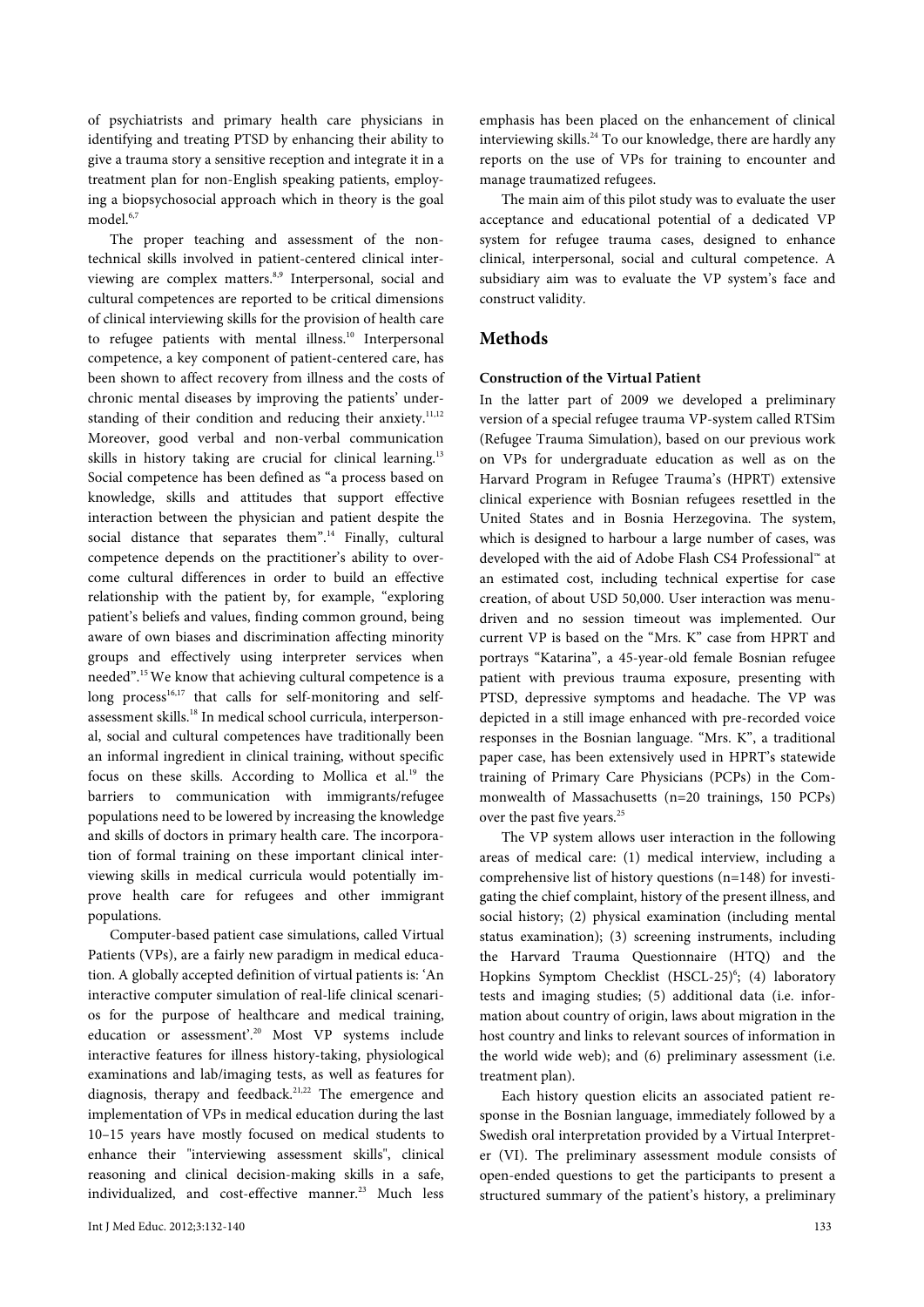diagnosis and a summary of a treatment plan. This module is followed by an automated and individualized feedback regarding actions taken, their appropriateness and the quality of case management. The feedback consists of a list of actions taken during the medical examination (including questions asked, laboratory tests ordered and physical examinations performed), followed by a comment on whether or not they were appropriate. It also presents a summary of the case management and a parallel presentation of the patient's history, suggested diagnosis and treatment plan as provided by the participant and proposed by the virtual advisor (the expert), respectively. The face and construct validity of the VP system were evaluated in this pilot study.

## **Participants**

Our participants were obtained by e-mailing an invitation to all physicians working as residents in psychiatry at two major university hospitals in Sweden (Karolinska University Hospital in Stockholm, and Uppsala University Hospital), (n=92). The invitation was accompanied by an information leaflet with general instructions about the purpose of the study, technical requirements, information about voluntary participation, what was expected of participants, contact details with the research team, and a consent form to be filled in. A total of eleven psychiatry residents (five males and six females) agreed to participate. In order to achieve an equal distribution by gender, one male resident doctor in general medicine with working experience in psychiatry was also approached and responded positively.

The participants' mean age was 32 years (men: 31.5 years; women: 32.5 years). Their ethnicity was Swedish for 75% and the remaining 25% had a foreign background (all Europeans). No information was obtained about the level of their training.

Nine of the 12 resident physicians (four women and five men) completed the study and returned completed questionnaires after the on-line interactive session with the VP. The other three participants did not complete the case due to "computer problems" and/or "lack of time" and were therefore excluded from the study. A female participant failed to provide data regarding the "Overview of Clinical Worldview" during the pre-test on-line questionnaire, and a male participant did not provide data regarding current cognitive and affective states during the pre- and post-test questionnaire. These two participants were therefore excluded from the analysis of the specific data.

# **Study design**

Upon returning the signed consent form, the participants obtained access to an on-line version of the actual VPsystem (client-based web version with individual login, accessible from the participant's home or office). The system's first section consisted of an on-line pre-test version of a questionnaire (hereinafter referred as the KI-VP-

Learning Experience Questionnaire (KI-VP-LEQ)) that had to be filled in prior to interaction with the VP. It was technically impossible to complete any pre-test measures after submission of this questionnaire and once the VP interaction had begun. The participants were then invited to explore and work through the VP-based version of the "Mrs K" case. Directly upon completion of the case, the participants gained access to and were asked to fill in the on-line post-test version of KI-VP-LEQ, which aims to provide insights/feedback about perceived usefulness and educational value. In view of its design (no real patients involved), this pilot study was not assessed in terms of Swedish ethical legislation. However, we took all ethical considerations into account during the rigorous recruitment procedure and at every step in planning, performing and analysing the data, with consent form and information sheet, as well as the right to withdraw from the study at any time without any explanation.

# **Collected data**

Our study design involved a mixed methodological approach generating both quantitative and qualitative data (1. user interaction in log files, 2. questionnaires, and 3. interviews).

# *1. User interaction in log files*

All the participants' detailed interactions with the system (e.g. complete history of medical questions asked, physical examinations performed and lab tests ordered, detailed use of screening instruments for traumatized refugees, as well as accessed resources) were registered systematically and chronologically in log files.

## *2. Questionnaires*

In preliminary studies, construct items used in the KI-VP-LEQ demonstrated high reliability and criterion validity.<sup>26,27</sup> The pre-test version consisted of two sections. The first ("Overview of Clinical Worldview") aimed to examine the participants' self-reported emphasis on aspects of clinical care during a "real life" medical examination. This overview encompasses various dimensions of clinical care, rated by level of emphasis on a scale from 1 (no emphasis) to 5 (full emphasis). The questionnaire consists of 10 items, divided into two parts, depicting the level of emphasis the clinician usually places on (a) data collected during the medical examination, and (b) root causes of the disease. The first part asks the participant to rate the level of emphasis he or she places during a medical examination on (1) chief complaint, (2) history of present illness, (3) physical examination, (4) mental status examination, (5) laboratory tests, and (6) traditional healing examination. The second part examines the level of emphasis that is placed on root causes of the disease: (1) biological, (2) psychological, (3) social, and (4) spiritual.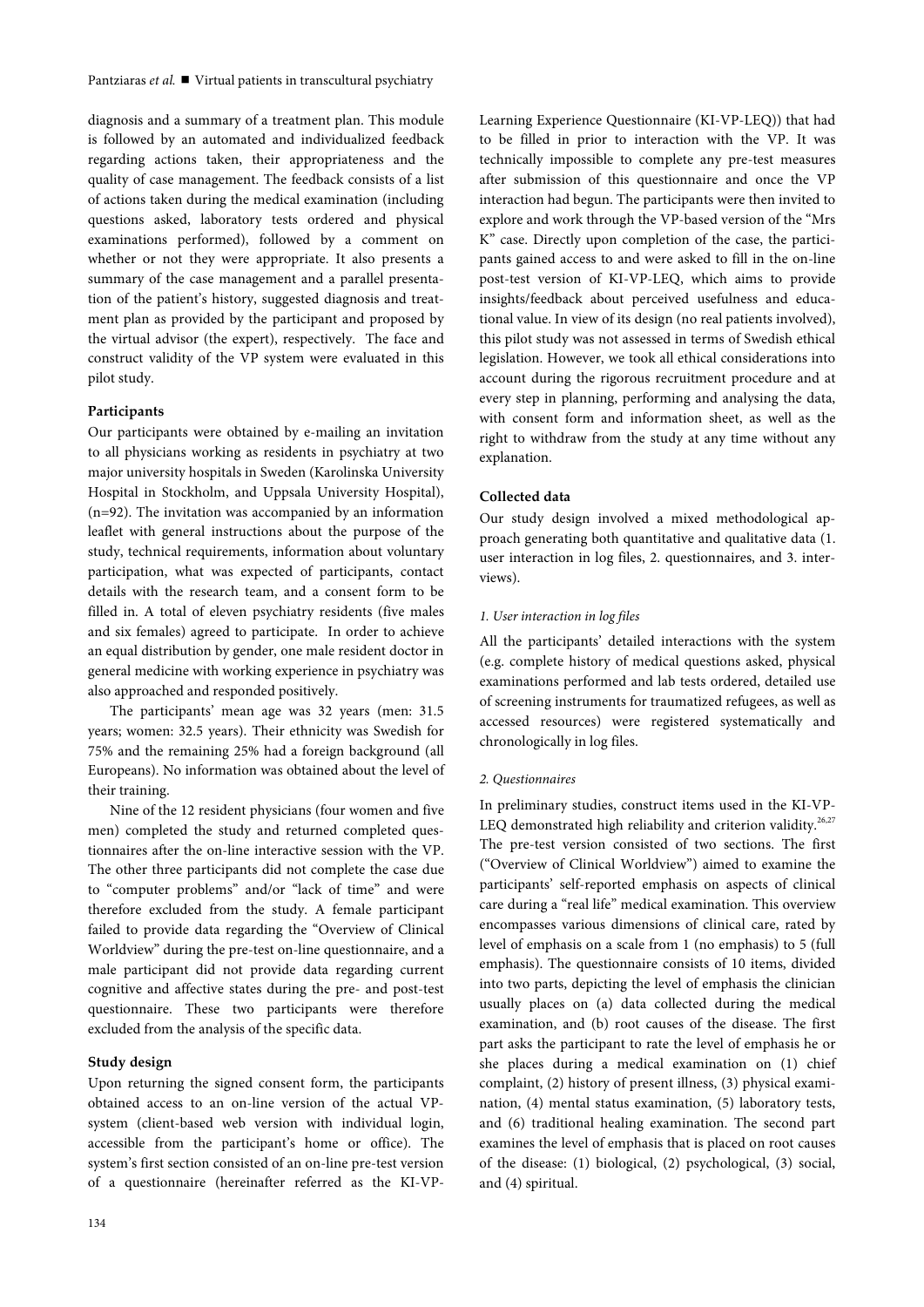The pre-test version's second section aimed to elicit the participants' preconceptions, attitudes and expectations about the VP by collecting baseline data on a 7-point Likert scale about 19 items having to do with current cognitive and affective states prior to the session with the VP. These items concerned statements (e.g. "I feel self-confident", "I am sure I will succeed very well in this exercise") with response sets "1=Highly disagree, to 7=Highly agree", or emotions, i.e. "How would you describe your emotions right now?" with response sets "1= stressed, to 7=relaxed".

The post-test version of KI-VP-LEQ, accessed on-line directly upon completion of the case, aimed to reflect the participants' cognitive and affective states during the session with the VP by using 16 items on a 7-point Likert scale (e.g. "I felt deeply engaged in the tasks during the exercise" and "I experienced this exercise as realistic") with response sets "1=Highly disagree to 7=Highly agree". It also included open-ended questions about the perceived quality and usefulness of the VP-program, as well as general opinions about the learning experience (e.g. "What are your first impressions and comments?", "What needs to be improved in the design of a VP case with a refugee trauma background?"). In order to address factors that had contributed or would contribute to the VP being experienced as realistic, the participants were asked to rate 9 aspects or components of the system (e.g. interactivity, authenticity, recorded voice) with response sets "1=Does not contribute at all, to 7=Highly contributes". The same questions were used to identify the most important clinical dimensions to be assessed in the summative feedback.

#### *3. Interview*

We also conducted individual in-depth follow-up interviews by telephone in order to get further insights into the participants' learning experience and attitudes toward the VP. We collected data through open-ended questions about the participants' perception of the usefulness and educational potential of the VP case, perceived engagement, student empowerment, virtual interpreter, virtual advisor and feedback.

## **Data analysis**

Since the sample was too small for significance testing, quantitative data were analysed by producing primarily descriptive statistics using Stata v10.1. The analysis included baseline item-by-item measures and median values for computing the average rating of the Likert scale questions included in KI-VP-LEQ. The responses to the questions were primarily used as an evaluation of the realistic nature and usefulness of the VP-system. Face validity, defined as "the extent to which the examination resembles real life situations",<sup>28</sup> was evaluated in terms of acceptance (perceived usefulness) of the model and assessments of the degree of realism of the patient simulation in relation to the actual task. This concept for evaluation of the face validity

of simulation systems has been used by various other validation studies in virtual learning environments.<sup>29</sup> In order to examine the VP's construct validity, defined as ''a set of procedures for evaluating a testing instrument based on the degree to which the test items identify the quality, ability and trait it was designed to measure''30, we studied the correlation of actual performance during the VP session with self-reported clinical worldview. The questions asked by the participants during the interactive session with the VP were therefore divided into six categories depicting different aspects of history taking: (a) current and past somatic health history (n=16), (b) current and past medication  $(n=11)$ ,  $(c)$  family and social history  $(n=24)$ ,  $(d)$  spiritual history (n=3), (e) current and past psychiatric history  $(n=71)$ , and  $(f)$  mental status  $(n=11)$ . Using a thorough review of the log-files, the number of questions actually asked about each relevant category was then calculated for each participant. Descriptive statistics were used to determine whether the participants' self-reported clinical worldview was mirrored in their actual performance during the VP session.

The qualitative data included the participants' responses during nine telephone interviews (conducted shortly after the interaction with the VP) lasting between 21 and 35 minutes (mean duration 29 minutes). The analysis of the transcribed interviews was based on in-depth reading of transcripts, independent identification of recurrent themes and, finally, comparison of the identified recurrent themes. Inductive content analysis, based on Graneheim and Lundman's model $31$  and conventional content analysis based on Hsieh and Shannon<sup>32</sup> were applied.

# **Results**

# **Overview of the questionnaires in relation to actual learning activity during the interaction with the Virtual Patient**

Table 1 shows for reference the emphasis on various components of clinical care as self-reported in the "Overview of Clinical Worldview" section of the pre-test questionnaire (median values) and includes the emphasis placed on collected data during a "real-life" medical examination as well as on root causes of the disease. This table reveals that participants self-reported that they place a high level of emphasis on data collected during a medical examination regarding the patients' chief complaint (median value 4.5 on a 5 point scale) and a lower level on data about traditional healing examination (median value 2.5 on a 5 point scale). Similarly, they place a high level of emphasis on biological causes of the disease (median value 4 on a 5 point scale) and lower emphasis on spiritual causes (median value 2.5 on a 5 point scale). Analysis of the participants' actual performance during the VP session in relation to the self-reported clinical worldview showed that only one participant scored 3 in the "Biological root causes" item and did not ask any of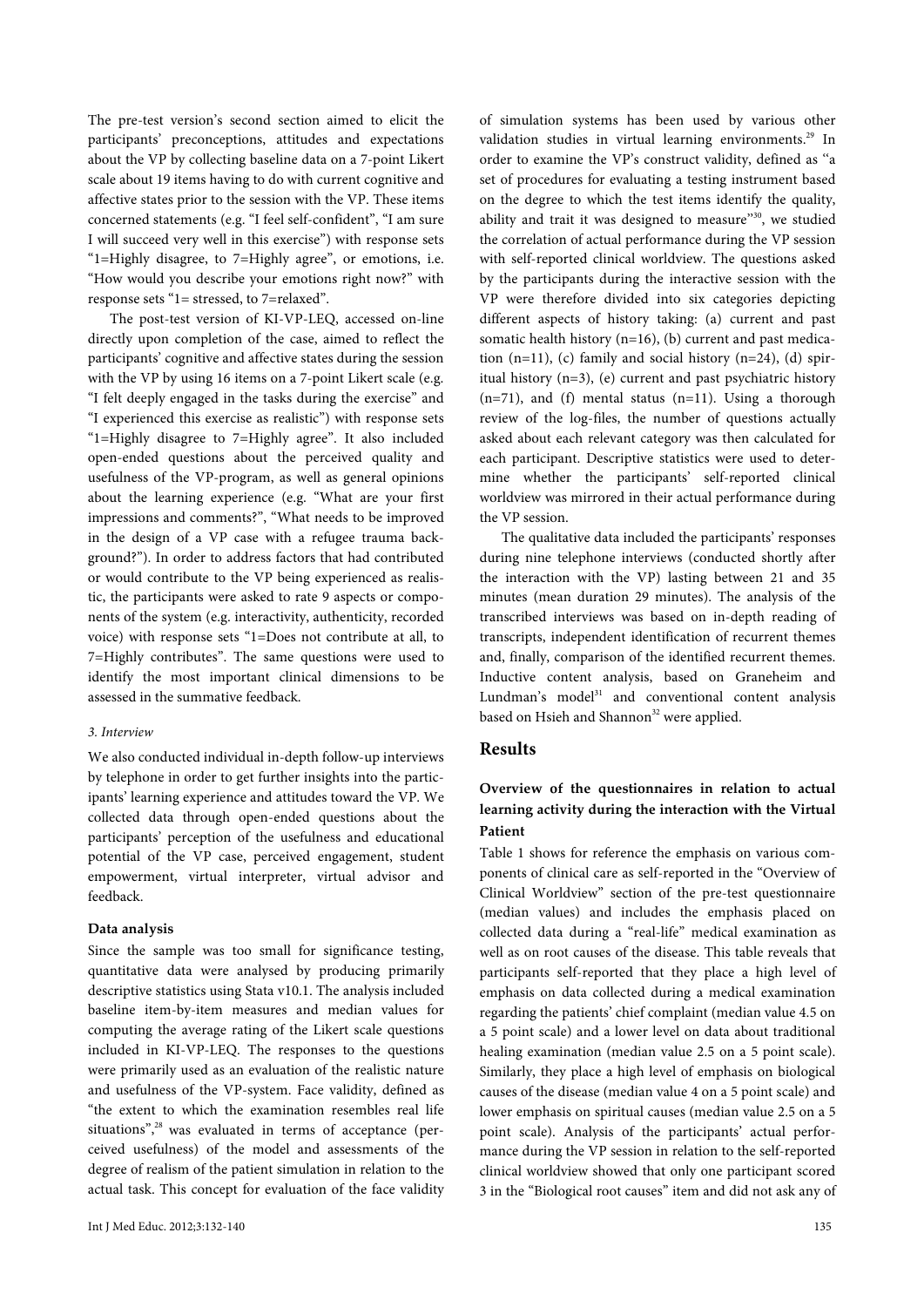the 16 available questions about current or past somatic health history. Those who scored 4 (n=5) asked a mean of 2.5 questions out of 16 available (15.6%) and those who scored 5 (n=2) asked a mean of 7.5 questions (46.9%). Similarly, the participants who scored 3 in the "Social root causes" item (n=3) asked a mean of 8.5 questions out of 24 available (35.4%) concerning family and social history, whereas those who scored 4 (n=3) asked a mean of 12.3 questions (51.3%) and those who scored 5 (n=2) asked a mean of 16 questions (66.7%).

Table 1. Self-reported dimensions of clinical care (pre-test questionnaire) ranked by level of emphasis (1=no emphasis; 5=full emphasis)

| Variables                       | All<br>$(N=8)$ | Male<br>$(n=5)$ | Female<br>$(n=3)$ |
|---------------------------------|----------------|-----------------|-------------------|
| Collected data                  |                |                 |                   |
| Chief complaint                 | 4.5            | 5               | 4                 |
| History of present illness      | 4.5            | 5               | 4                 |
| Physical examination            | 3              | 3               | 3                 |
| Mental status examination       | 4.5            | 4               | 5                 |
| Laboratory tests                | 3              | 3               | 2                 |
| Traditional healing examination | 2.5            | 3               | 2                 |
| Root causes                     |                |                 |                   |
| Biological                      | 4              | 4               | 4                 |
| Psychological                   | 4              | 4               | 4                 |
| Social                          | 4              | 4               | 3                 |
| Spiritual                       | 2.5            | 3               | 2                 |

A majority of the participants (n=6) scored 4 on the "Psychological root causes" item and asked a mean of 37.2 questions out of 71 available (52.4%) about current and past psychiatric history. The participants who scored 5 (n=2) on the same item asked a mean of 37.5 questions (52.8%) in the same category. As expected, all participants scored low on the "Spiritual Root Causes" item and asked few or no related questions (n=3). Those who scored 2 (n=4) asked a mean of 1 question out of 3 available (33.3%), those who scored 3 (n=3) asked a mean of 0.3 questions (10%) and the one who scored 4 (n=1) asked 1 question (33.3%).

In evaluating the use of laboratory tests ordered during the interaction with the VP the participants who scored low in clinical worldview actually ordered fewer lab tests and vice versa. The participants who scored 2 in the "Laboratory tests" item (n=2) did not order any lab-tests during the interaction with the VP, whereas those who scored 3 (n=4) ordered a mean of 6.3 lab-tests and those who scored 4 (n=4) ordered a mean of 7. A similar observation concerned the number of physical examinations performed in relation to the score in the "Physical Examination" item when the data were analysed by gender but not in the overall analysis.

# **Reported perceptions and emotional reactions during the learning experience**

Figure 1 illustrates the participants' perceptions and

emotional reactions to the VP learning experience as selfrated directly after the interactive session with the VP by using the post-test version of KI-VP-LEQ.



Figure 1. Self-rated perceptions of and emotional reactions to the VP learning experience (1=highly disagree; 7=highly agree). N=8 (median values)

The learning experience with the VP-prototype was perceived positively, with high figures for realism, interest, and engagement, as well as positive signs of emotional attachment (measured as the VP's ability to evoke an emotional reaction). This was confirmed during the follow-up interviews, in which a majority of the participants described their learning experience with the VP as "interesting", "exciting", "inspiring" and "authentic":

*"It was really interesting and inspiring. The whole structure was realistic, despite the fact that there was no ordinary interaction in the room with access to body language and facial expression"*  (participant 11).

When measured by the question "How would you describe your emotions during the exercise?", with response rate "1= not moved, to 7=moved", the VP's ability to evoke an emotional reaction was rated as 4 (median value), with females scoring equally with males.

The VP was perceived as very realistic by the participants (median value: 5 on a 7-point scale), with females scoring higher (5.5) than males (5). Figure 2 presents the factors which contributed to the VP being experienced as realistic by the participants, as rated on the post-test KI-VP-LEQ. However, most of the participants would have preferred a videotaped patient instead of just interacting with a still patient image with a pre-recorded voice. They indicated that a video-based patient would have better mirrored a realistic patient encounter (e.g. not only voice-based but also including communication cues like body language and facial expressions) and thereby led to a stronger behavioural and emotional impact on participants.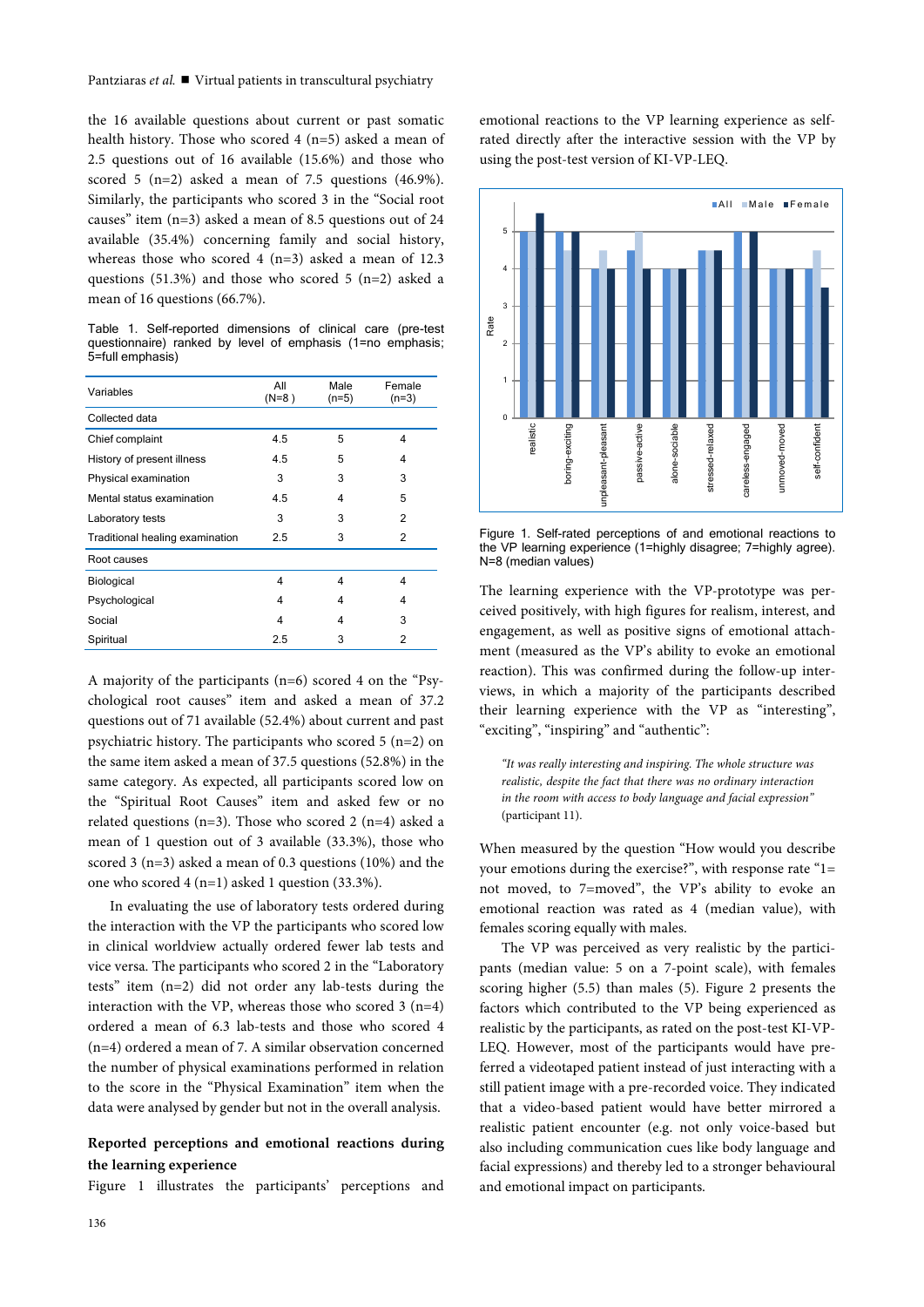

Figure 2. Factors that contributed to the VP being experienced as realistic (1="does not contribute at all"; 7="contributes highly"). N=8 (median values)

## **Attitudes to and expectations about the Virtual Patient**

Analysis of the relevant item from the post-test version of KI-VP-LEQ showed that the participants considered the VP to be an educational tool that mirrored well the course of a real clinical investigation, allowing them to apply their knowledge (median value: 6 on a 7-point scale). Qualitative analysis of the follow-up telephone interviews showed that the VP was consistently seen as a promising educational tool for psychiatry in general and transcultural psychiatry in particular, suitable above all for use early in psychiatric residency, as well as for medical training in primary health care and for instructing medical students. Three-quarters (75%) of the participants considered that training with virtual patients can lead to increased knowledge about diagnosing and clinical care of traumatized refugee patients with mental illness. It was also considered to be an appropriate tool for collaborative learning (for example in small groups or pairs or in intercultural settings):

*"While working together, one can exchange ideas, develop with the help of other ideas and incorporate own ideas in others' work"* (participant 6), and

*"much more exciting to work together in a case with a colleague, to learn from another person and get a new perspective"* (participant 1).

Whether training individually or collaboratively, the participants saw this VP-prototype as a promising way to increase knowledge about diagnostic and communicative skills in clinical encounters with traumatized refugee patients. The participants also reported that the VP system was suitable for repetitive training without setting patients at risk and in situations where real patients are not available.

*"Here you have to search for information by yourself, in the same way as with real patients"* (participant 2) and

*"I would lose my interest with a paper case. Here I remained focused and interested"* (participant 6).

Compared with a real patient, the VP was experienced as a good alternative when no patients are available but would evoke less engagement and empathy because of the lack of non-verbal cues (one-way reactive conversation):

### *"a lot of signals get lost (with a VP)" (*participant 11*)* and

*"the most important is that facial expressions and body language are missing. The voice does not say everything."*  (participant 2).



Figure 3. Participants' preferences about aspects of clinical training they would like to receive feedback about from the virtual advisor. (1="not important"; 7="very important"). N=8 (median values)

## **Suggestions for further future improvements**

According to our participants, an enhanced and more realistic and authentic simulation of a patient encounter should include:

## *Virtual Advisor (VA)*

The participants considered that the summative feedback provided after completion of the VP session was an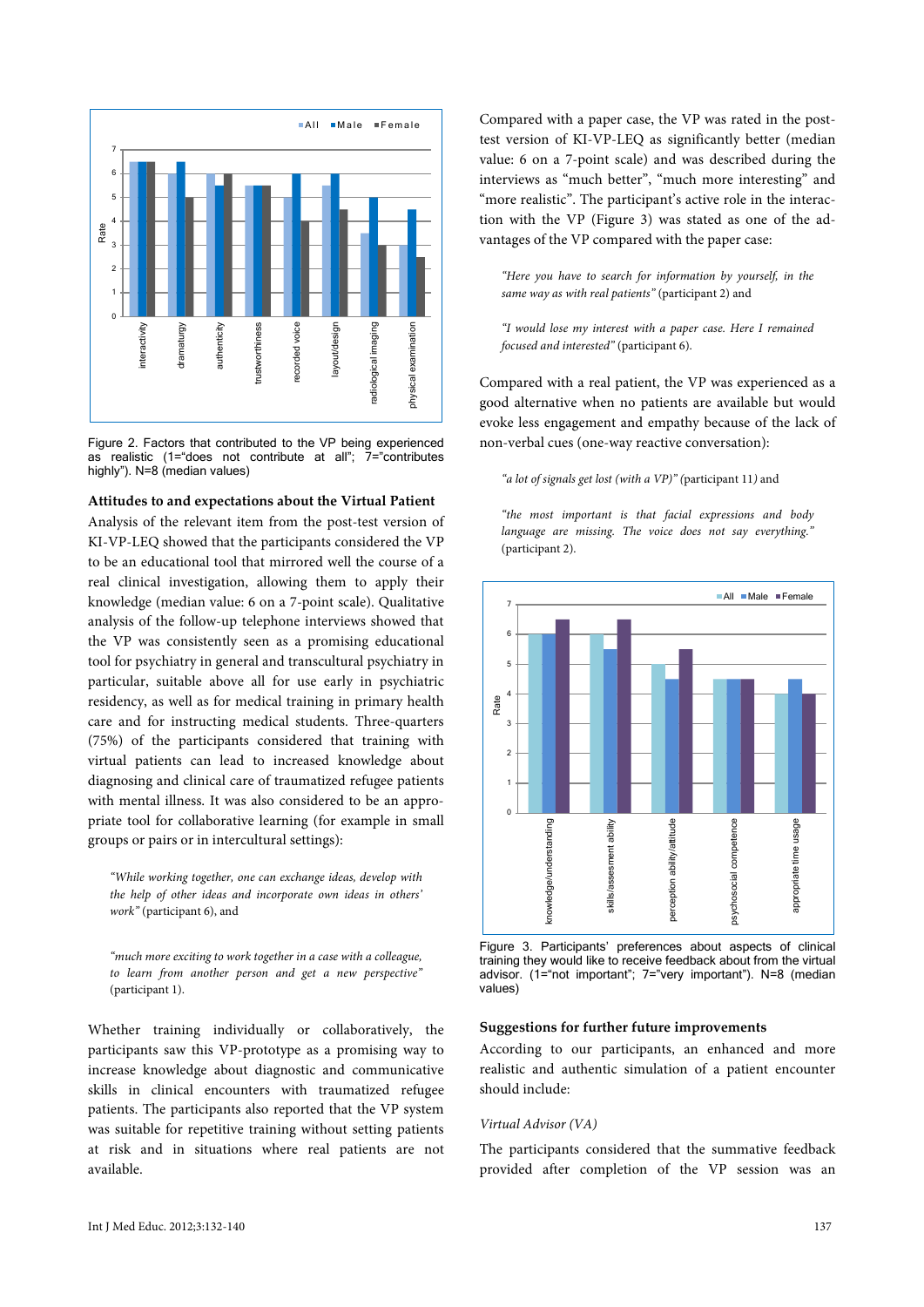important learning component of the VP-system (6 on a 7 point scale; 1=not important, 7=important). A VA was proposed as an enhancement of the automated feedback and would introduce the case, be available "on demand" throughout the case/investigation, inform about remaining time, and finally provide a personalized and constructive feedback in relation to the participant's self-rated clinical world view. It was suggested that a VA could, for instance, comment on the participants' display of appropriate (or inappropriate) interview behaviour and of supportive (or non-supportive) attitudes in the summative feedback of the VP session. Figure 3 shows the participants' ranked preferences in the assessment of alternative learning outcomes in the feedback section. There was a tendency for female participants to rate higher than male participants on skills/assessment ability, knowledge/understanding, perception ability/attitude, whereas male participants rated higher on appropriate time usage.

# *Virtual Interpreter (VI)*

A VI should be displayed during the interactive dialogue with the VP in the medical history section. He/she should introduce him/herself and inform about his/her ethical and professional role in the interpretation process. A VI was proposed as an important ingredient for transcultural clinical interviews involving foreign language and culture. The presence of a VI was suggested as a valuable learning component in cases where misbehaviour, wrong interpretation (unintentional or not, incl. problems with dialect, condensed summary and/or omission), the patient's own agenda, and the patient-interpreter relationship (gender aspects) might critically challenge the participant-VP interaction.

# *Feedback from the VP's perspective*

Participants also wanted to have specific feedback from the VP him/herself regarding the way they encountered him/her and managed his/her medical problem. They considered that more focus on the patient's own concerns and expectations would contribute to increased awareness and understanding.

#### *The ability to formulate own questions*

Most of the participants expressed a wish to be able to formulate in their own words the questions they would like put directly to the patient. Besides leading to an increased sense of realism and engagement, this user modality would save the time spent on looking for an adequate follow-up question in the multiple-choice menu-based repository.

# **Discussion**

The main aim of this study was to evaluate the perceived usefulness and educational potential of the described VP technology for simulating refugee trauma cases. Overall, the participants' responses were positive and this Virtual tool that, especially when implemented early in medical training, could lead to increased knowledge in the area of caring for traumatised refugee patients with mental illness. Other positive comments focused on the VP being an appropriate educational tool for individual and collaborative learning, providing a good environment for safe training of clinical and communicational skills, in a much more efficient way than a paper case. The system's realism was rated high, with female participants rating higher than males and also reporting higher engagement during the virtual encounter. Male participants, on the other hand, reported being more self-confident and active during the interaction than female participants. One plausible explanation of these gender-related differences can have to do with previously reported findings that, compared to men, women in general, <sup>33</sup> but even female medical students (including graduating seniors), specifically $34$  have less experience of computers and may therefore be more easily impressed by new technology, more excited when using it but at the same time less self-confident and more passive. In future studies, baseline data about previous exposure to computers and/or e-learning environments, as well as videogame experience, should be collected and analysed. The qualitative data also indicated that the participants felt that not being in a position to formulate own questions in free text was a limitation. This confirms previous findings from similar studies, that users who cannot construct their dialogue experienced a sense of being guided in a particular direction during the interactive conversation.<sup>35</sup>

Patient prototype was perceived as a promising educational

In terms of validity, the participants' positive attitude favours the system's face validity (i.e. whether the user perceives the system as doing what it is supposed to do). We also examined whether this self-reported perception was supported by objective observations of the participants' actual performance during the interaction with the VP in relation with their pre-test self-reported rating of clinical overview. These data indicate that the participants had a tendency to ask more history questions concerning the dimensions of clinical care which they had previously rated high. In other words, we observed that performance during the actual examination of the VP reflected the participants' self-reported attitudes and perceptions about possible root causes of the patient's symptomatology, giving support for the system's construct validity.

Further improvements suggested by the participants include a more detailed and holistic delayed feedback by a Virtual Advisor supplemented by the Virtual Patient him/herself (e.g. the patient's own opinion), as well as a continuous on-demand feedback based on the user's actual performance during the virtual encounter that should cover topics such as assessment ability, knowledge, attitudes, appropriate management of time and psychosocial competence. These features can potentially enhance the development of self-monitoring and self-assessment skills, crucial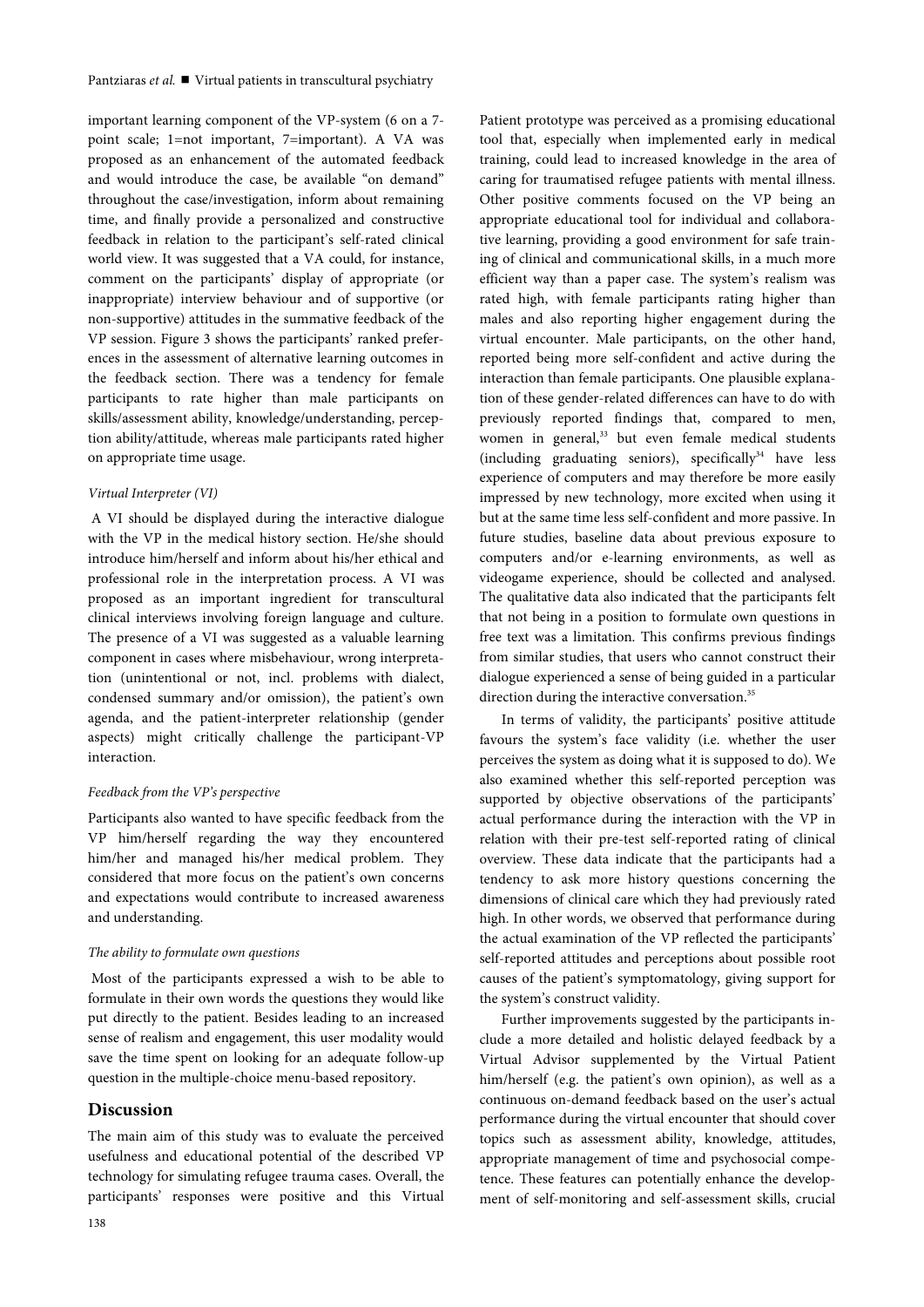qualities needed in the process of developing intercultural and interpersonal competence.

### **Limitations of the study**

One of the limitations of this pilot study is the small study population. The sample was too small for statistical significance testing, which weakens our results and limits their generalizability. Selection bias due to the non-random selection of the participants may also influence our results. Furthermore, our sample included mainly resident psychiatrists (and only one from primary health care), thereby limiting the ability to draw conclusions about the perceived educational potential of this tool among primary health care physicians.

Our results were also based on the participants' selfreported (subjective) experiences, without any external observations or registered data that could delve more deeply into parameters such as emotional engagement, flow of user interaction, and attitudes towards the VP. Physiological recordings and video observation of the participants while interacting with the VP can provide useful complementary data in future studies. Although this was not an aim of the present study, it must be stressed that, due to the lack of relevant objective data and participation restricted to a single training session, no conclusions can be drawn about the extent to which this educational activity actually led to any improvement on clinical, interpersonal, social and cultural competence. New control studies that randomize interventions (i.e. training with VP vs. standard training) should assess the actual impact on these areas as well as on patient care outcomes. An estimation of the KI-VP-LEQ's criterion validity and reliability should also be performed in a future control study.

# **Conclusions**

Although virtual clinical encounters are a novel paradigm in psychiatry training, most of the participants in this pilot study considered our virtual patient prototype to be a promising educational tool that can be used as a safe environment for training clinical, interpersonal, cultural and social competence. The VP prototype was also perceived as a tool that realistically reflected the course of a real clinical investigation, allowing the participants to apply their clinical knowledge.

Our educational model based on VPs in transcultural psychiatry favours a cognitive constructivist pedagogy and a situated learning approach, important characteristics of medical education of the third millennium, promoting the development of patient-centred interviewing skills. Effective patient-centred interviewing skills have been associated with improved health outcomes, including "patient health, patient and physician satisfaction and general practice management".<sup>9</sup>

Future improvements of this prototype should include the technical possibility of formulating questions during history-taking (either in text form or as speech recognition), the implementation of a Virtual Advisor that would give tailored individualized feedback during the course of the case, feedback from the patient giving insights about the patient's perception of the student's actions, and the implementation of video recording of the VP. Future largerscale studies should support an unbiased selection of participants by means of randomization and include the collection of subjective qualitative and quantitative data related to parameters such as the participants' engagement, concentration, physical arousal and attitudes, as well as patient care outcomes.

### **Conflict of Interest**

The authors declare that they have no conflict of interest.

## **References**

1. Zimmerman C, Kiss L, Hossain M. Migration and health: a framework for 21st century policy-making. PLoS Med. 2011;8(5):e1001034.

2. McKay L, Macintyre S, Ellaway A. Migration and health: a review of the international literature. Occasional paper no 12. Glasgow: Medical Research Council, Social and Public Health Sciences Unit; 2003 [cited 2012 Jan 24]; Available from: http://www.sphsu.mrc.ac.uk/library/occasional/OP012.pdf. 3. Fazel M, Wheeler J, Danesh J. Prevalence of serious mental disorder in 7000 refugees resettled in western countries: a systematic review. Lancet. 2005;365(9467):1309-14.

4. Carta MG, Bernal M, Hardoy MC, Haro-Abad JM. Migration and mental health in Europe (the state of the mental health in Europe working group: appendix 1). Clin Pract Epidemiol Ment Health. 2005;1:13.

5. Rosenberg E, Richard C, Lussier MT, Abdool SN. Intercultural communication competence in family medicine: lessons from the field. Patient Educ Couns. 2006;61(2):236-45.

6. Mollica RF. Textbook of global mental health: trauma and recovery. A companion guide for field and clinical care of traumatized people worldwide. Cambridge, MA: Harvard Program in Refugee Trauma;2011.

7. Mollica RF. Healing invisible wounds: paths to hope and recovery in a violent world. New York: Harcourt Press; 2006.

8. Lein C, Wills CE. Using patient-centered interviewing skills to manage complex patient encounters in primary care. J Am Acad Nurse Pract. 2007;19(5):215-20.

9. Lyles JS, Dwamena FC, Lein C, Smith RC. Evidence-based patientcentered interviewing. J Clin Outcomes Manage. 2001;8(7):28-34.

10. Ekblad S, Roth G. Transcultural psychiatry and refugee psychiatry. In: Herlofson J, Ekselius L, Lundh L, Lundin A, Mårtensson B, Åsberg M, editors. Psychiatry. Lund: Studentlitteratur; 2009.

11. Epstein RM, Hundert EM. Defining and assessing professional competence. JAMA. 2002;287(2):226-35.

12. Michalec B. Learning to cure, but learning to care? Adv Health Sci Educ Theory Pract. 2011;16(1):109-30.

13. van Dulmen AM, Holl RA. Effects of continuing paediatric education in interpersonal communication skills. Eur J Pediatr. 2000;159(7):489-95.

14. Loignon C, Haggerty JL, Fortin M, Bedos CP, Allen D, Barbeau D. Physicians' social competence in the provision of care to persons living in poverty: research protocol. BMC Health Serv Res. 2010;10:79.

15. Saha S, Beach MC, Cooper LA. Patient centeredness, cultural competence and healthcare quality. J Natl Med Assoc. 2008;100(11):1275-85.

16. Benett MJ. Towards ethnorelativism: A developmental model of intercultural sensitivity. In: Paige RM, editor. Education for the intercultural experience. Yarmouth: Intercultural Press; 1993.

17. Ekblad S, Lindencrona F. Train the trainers together! - Interprofessional collaboration for the development of new educational innovations to introduce a transcultural perspective into undergraduate programs at a medical university. All together better health IV Conference; Stockholm: Stockholm & Linköping University; 2008.